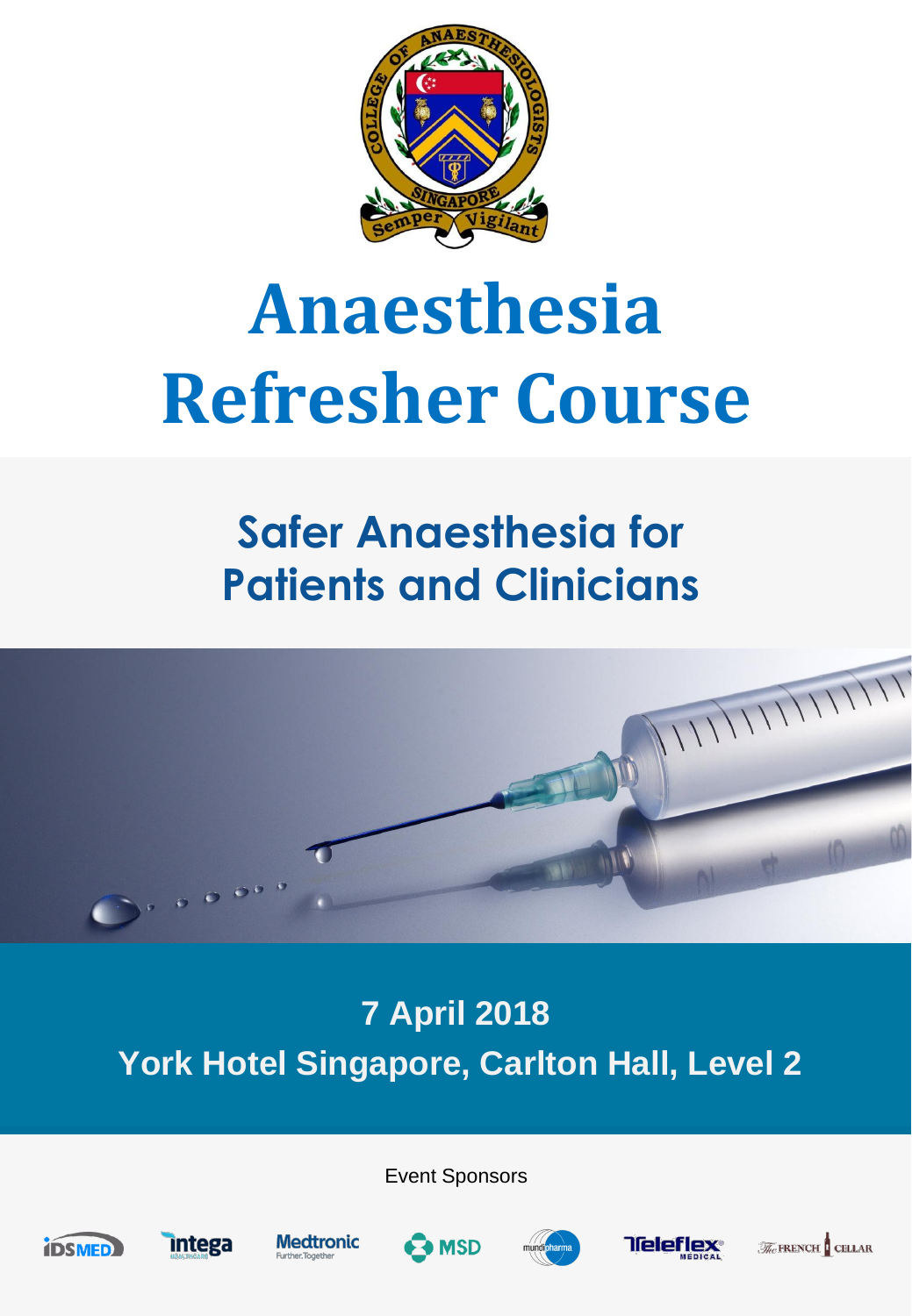## 2018 REFRESHER COURSE PROGRAMME

| $8:00$ am $-8:30$ am                | <b>Registration</b>                                                                                           |                                                                                                                                            |  |  |  |  |  |  |  |
|-------------------------------------|---------------------------------------------------------------------------------------------------------------|--------------------------------------------------------------------------------------------------------------------------------------------|--|--|--|--|--|--|--|
| $8:30$ am $-8:35$ am                | <b>Welcome and Introductory Remarks</b>                                                                       | A/PROF SOPHIA CHEW                                                                                                                         |  |  |  |  |  |  |  |
|                                     |                                                                                                               | President<br>College of Anaesthesiologists,<br>Singapore                                                                                   |  |  |  |  |  |  |  |
|                                     | <b>PROFESSIONAL ISSUES</b>                                                                                    |                                                                                                                                            |  |  |  |  |  |  |  |
| $8:35$ am $-9:00$ am                | <b>Critical Elements in the Anaesthetic</b><br><b>Informed Consent Process</b>                                | <b>DR TEO LI-MING</b><br>Head<br>Department of Anaesthesia<br>Sengkang Health                                                              |  |  |  |  |  |  |  |
| $9:00$ am $-9:30$ am                | <b>Pitfalls in the Consent Process</b>                                                                        | <b>MR EDMUND J KRONENBURG</b><br>Managing Partner, Litigation &<br><b>Arbitration Counsel Arbitrator</b><br><b>Braddell Brothers LLP</b>   |  |  |  |  |  |  |  |
| $9:30$ am $-10:00$ am               | <b>From Compulsory CME to Maintenance of</b><br><b>Competency in Singapore</b>                                | <b>DR LIM SHIH HUI</b><br>Past Master<br>Academy of Medicine Singapore                                                                     |  |  |  |  |  |  |  |
| 10:00 am $-$ 10:30 am               | <b>Morning Tea Break</b>                                                                                      |                                                                                                                                            |  |  |  |  |  |  |  |
|                                     | <b>PERI-OPERATIVE OPTIMIZATION</b>                                                                            |                                                                                                                                            |  |  |  |  |  |  |  |
| 10:30 am $-$ 11:00 am               | <b>Enhanced Recovery After Surgery (ERAS)</b><br><b>Program</b>                                               | <b>DR VERA LIM QINYI</b><br>Associate Consultant,<br>Anaesthesiology, Intensive Care and<br>Pain Medicine<br><b>Tan Tock Seng Hospital</b> |  |  |  |  |  |  |  |
| 11:00 am $-$ 11:30 am               | <b>Guided Fluid Therapy</b>                                                                                   | DR PAUL DRAKEFORD<br>Service Registrar, Anaesthesiology,<br><b>Intensive Care and Pain Medicine</b><br>Tan Tock Seng Hospital              |  |  |  |  |  |  |  |
| 11:30 am $-$ 12:00 nn               | Use of Neuro-muscular monitor to avoid<br>post-op respiratory complications                                   | <b>DR PATRICK WONG</b><br><b>Senior Consultant</b><br>Department of Anaesthesiology<br><b>Singapore General Hospital</b>                   |  |  |  |  |  |  |  |
| 12:00 nn $-$ 12:30 pm               | <b>Options for Peri-operative analgesia in</b><br>paediatric patients                                         | <b>DR ANGELA YEO</b><br>Consultant<br><b>KK Women's and Children's Hospital</b>                                                            |  |  |  |  |  |  |  |
| 12:30 pm $-$ 1:30 pm                | <b>Lunch</b>                                                                                                  |                                                                                                                                            |  |  |  |  |  |  |  |
|                                     | <b>CHANGING LANDSCAPES</b>                                                                                    |                                                                                                                                            |  |  |  |  |  |  |  |
| 1:30 pm $- 2:00$ pm                 | <b>Value Derived Outcome and Bundle</b><br><b>Payment - How does it affect Anaesthetic</b><br><b>Practice</b> | <b>A/PROF ONG BIAUW CHI</b><br>Chairman Medical Board<br>Sengkang Health                                                                   |  |  |  |  |  |  |  |
| $2:00 \text{ pm} - 2:30 \text{ pm}$ | Specialist vs Hospitalist - What it means<br>to Anaesthetic Practice                                          | <b>A/PROF THOMAS LEW</b><br>Chairman Medical Board<br><b>Tan Tock Seng Hospital</b>                                                        |  |  |  |  |  |  |  |
| $2:30$ pm $-3:00$ pm                | <b>Afternoon Tea Break</b>                                                                                    |                                                                                                                                            |  |  |  |  |  |  |  |

End of Programme

*\*This event is strictly for Pre-Registration only. No onsite registration allowed*. *This event is pending for CME Accreditation by SMC.*

**Registration closes on 23 March 2018**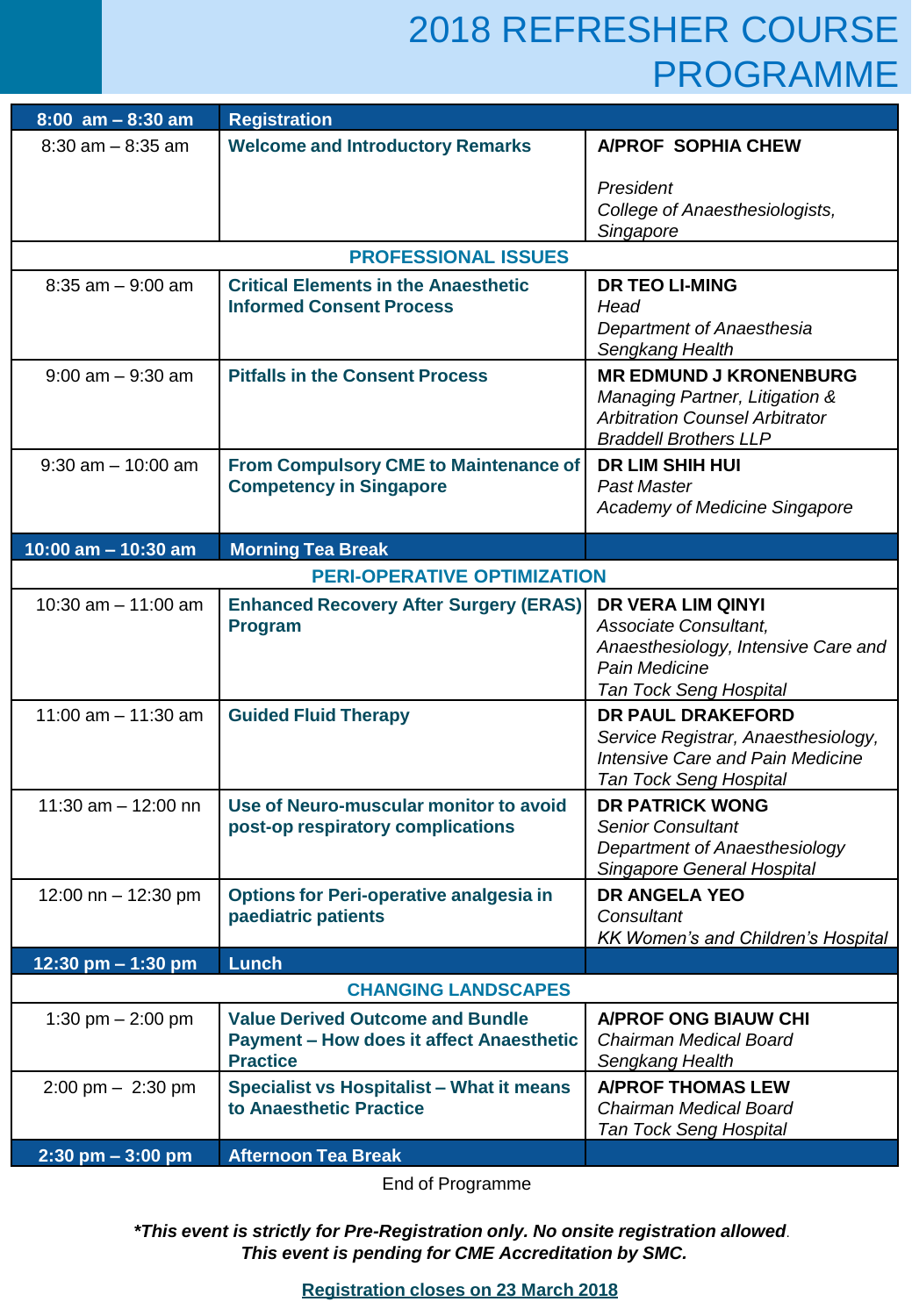## 2018 REFRESHER COURSE REGISTRATION FORM

#### Complimentary Registration for FAMs and SSA members. **Non–FAMS and Non-SSA Members are subject to \$100 Registration Fee**

*Includes Morning Tea, Lunch and Afternoon Tea* 

| <b>Title</b>                         | $\Box$ Prof | $\Box$ Assoc Prof $\Box$ Asst Prof $\Box$ Dr $\Box$ Mr $\Box$ Ms |                |  | $\square$ Mrs |
|--------------------------------------|-------------|------------------------------------------------------------------|----------------|--|---------------|
| Surname/Family Name                  |             |                                                                  |                |  |               |
| <b>First Name/Other Name</b>         |             |                                                                  |                |  |               |
| Designation                          |             |                                                                  |                |  |               |
| Institution/Organisation             |             |                                                                  |                |  |               |
| <b>Mailing Address</b>               |             |                                                                  |                |  |               |
| <b>Postal Code</b>                   |             |                                                                  | Country        |  |               |
| <b>MCR Number (local</b><br>doctors) |             |                                                                  |                |  |               |
| <b>Email Address</b>                 |             |                                                                  |                |  |               |
| Contact Number*                      |             |                                                                  | Mobile Number* |  |               |
| Fax Number*                          |             |                                                                  |                |  |               |

*\*International attendees, please include country and city code for phone and fax*

| <b>PAYMENT ADVICE &amp; AUTHORISATION</b>                                                      |                      |  |  |  |               |  |      |  |  |  |                 |         |  |  |  |
|------------------------------------------------------------------------------------------------|----------------------|--|--|--|---------------|--|------|--|--|--|-----------------|---------|--|--|--|
| Step 1 : Please select one                                                                     |                      |  |  |  |               |  |      |  |  |  |                 |         |  |  |  |
| <b>Payment Mode:</b>                                                                           |                      |  |  |  | □ Credit Card |  |      |  |  |  | □ Bank Transfer |         |  |  |  |
| Step 2 : Please complete details according to selection                                        |                      |  |  |  |               |  |      |  |  |  |                 |         |  |  |  |
| <b>CREDIT CARD - VISA OR MASTERCARD ONLY</b>                                                   |                      |  |  |  |               |  |      |  |  |  |                 |         |  |  |  |
| Academy of Medicine, Singapore will be collecting the registration fee on behalf of College of |                      |  |  |  |               |  |      |  |  |  |                 |         |  |  |  |
| Anaesthesiologists, Singapore                                                                  |                      |  |  |  |               |  |      |  |  |  |                 |         |  |  |  |
| Card No                                                                                        |                      |  |  |  |               |  |      |  |  |  |                 | Expiry  |  |  |  |
|                                                                                                |                      |  |  |  |               |  |      |  |  |  |                 | Date    |  |  |  |
|                                                                                                |                      |  |  |  |               |  |      |  |  |  |                 | (MM/YY) |  |  |  |
|                                                                                                | Name of Card Holder: |  |  |  |               |  |      |  |  |  | <b>CCV No</b>   |         |  |  |  |
| Signature of                                                                                   |                      |  |  |  |               |  | Date |  |  |  | Amount          |         |  |  |  |
| <b>Card Holder</b>                                                                             |                      |  |  |  |               |  |      |  |  |  |                 |         |  |  |  |
| <b>CHEQUE OR BANK DRAFT</b>                                                                    |                      |  |  |  |               |  |      |  |  |  |                 |         |  |  |  |
| All cheques/bank draft should be made payable to "College of Anaesthesiologists, Singapore".   |                      |  |  |  |               |  |      |  |  |  |                 |         |  |  |  |
| Please send to the following address:                                                          |                      |  |  |  |               |  |      |  |  |  |                 |         |  |  |  |
| College of Anaesthesiologists, Singapore                                                       |                      |  |  |  |               |  |      |  |  |  |                 |         |  |  |  |
| 81 Kim Keat Road, #11-00 NKF Centre, Singapore 328836                                          |                      |  |  |  |               |  |      |  |  |  |                 |         |  |  |  |
|                                                                                                |                      |  |  |  |               |  |      |  |  |  |                 |         |  |  |  |
| <b>BANK TRANSFER</b> (Bank Charges are to be borne by Remitters)                               |                      |  |  |  |               |  |      |  |  |  |                 |         |  |  |  |
| College bank details are as follows:                                                           |                      |  |  |  |               |  |      |  |  |  |                 |         |  |  |  |
| Bank Account Name: College of Anaesthesiologists, Singapore                                    |                      |  |  |  |               |  |      |  |  |  |                 |         |  |  |  |
| Bank Name: DBS Bank Ltd                                                                        |                      |  |  |  |               |  |      |  |  |  |                 |         |  |  |  |
| Bank Account: Number: 065-901417-8                                                             |                      |  |  |  |               |  |      |  |  |  |                 |         |  |  |  |
| <b>SWIFT Code DBSSSGSG</b>                                                                     |                      |  |  |  |               |  |      |  |  |  |                 |         |  |  |  |
| Bank Code: 7171                                                                                |                      |  |  |  |               |  |      |  |  |  |                 |         |  |  |  |